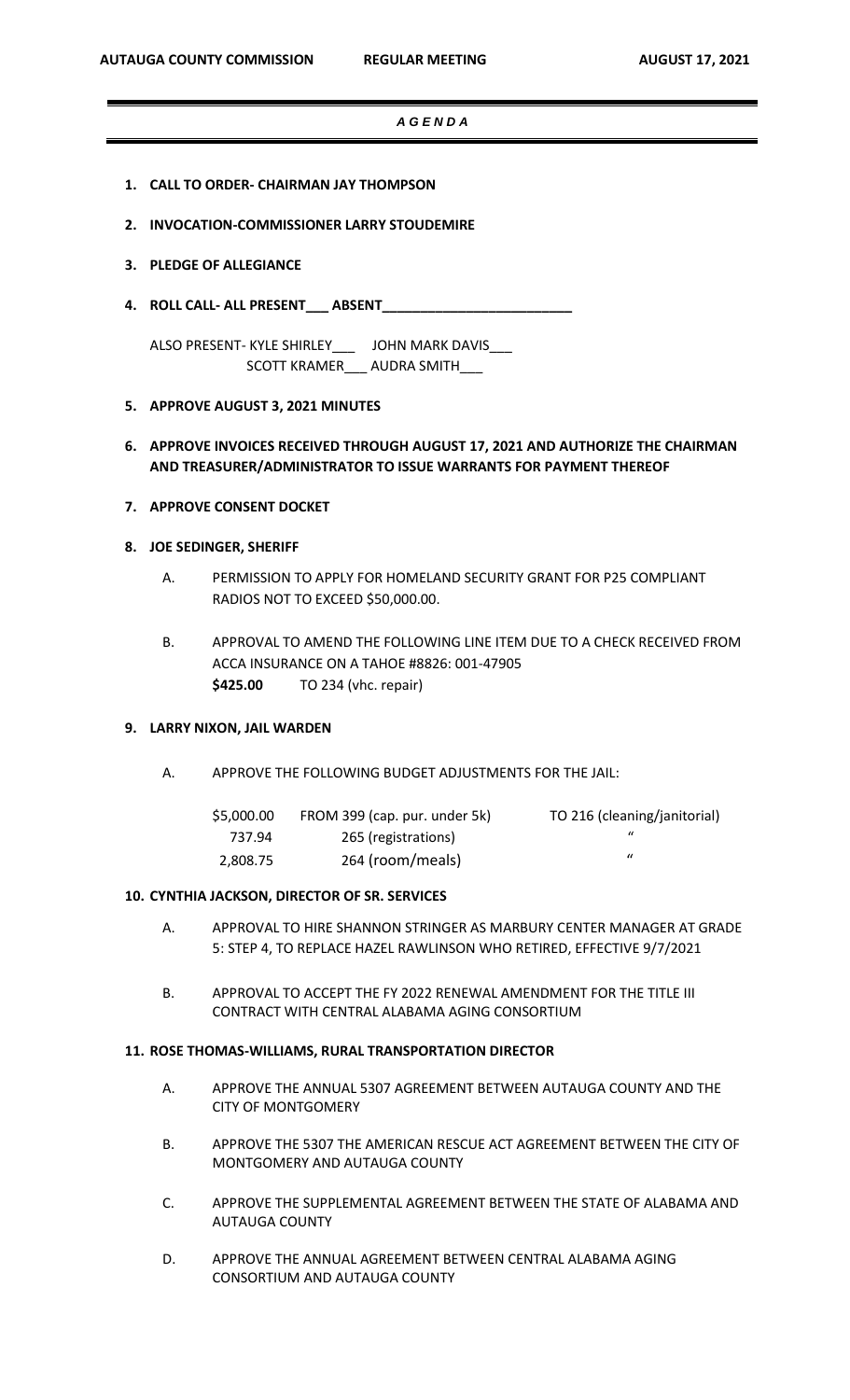## **12. ERNIE BAGGETT, EMA DIRECTOR**

- A. APPROVAL TO AMEND THE PURCHASE AMOUNT FROM THE AUGUST 3, 2021 MEETING FOR THE FORKLIFT. PREVIOUSLY APPROVED AMOUNT WAS \$5000.00, FINAL PURCHASE AMOUNT IS \$6000.00
- B. APPROVAL TO AMEND THE FOLLOWING LINE ITEM DUE TO PAYMENT FROM EMA SPECIAL ACCOUNT IN THE AMOUNT OF \$6000.00 **001-52300-561 \$6000.00**
- C. APPROVE EMA TO PURSUE HOMELAND SECURITY GRANT OPPORTUNITIES

# **13. JOHN MARK DAVIS, COUNTY ENGINEER**

- A. APPROVAL TO ACCEPT THE 2021-2022 COUNTY TRANSPORTATION PLAN
- B. ACCEPT THE RESIGNATION OF KAMERON RASCOE, LABORER I, EFFECTIVE AUGUST 12, 2021 AND ADVERTISE TO HIRE A REPLACEMENT.

# **14. SCOTT KRAMER, COUNTY ADMINISTRATOR**

- A. UPDATE STATUS OF INVESTING IN ALABAMA COUNTIES
- **15. APPROVE THE CHANGE OF OWNERSHIP ONLY FOR THE FOLLOWING ABC LICENSE APPLICATION: (store already has beer/wine license- off premises only) \***OK'D BY SHERIFF

# **SHAMSHER LADHANI**

APPLICANT -COUNTRY MART 4 LLC TRADE NAME: COUNTY MART 3356 HIGHWAY 82 W BILLINGSLEY, AL 36006

- **16.** COMMENTS AND DISCUSSIONS
- **17.** ADJOURN MEETING